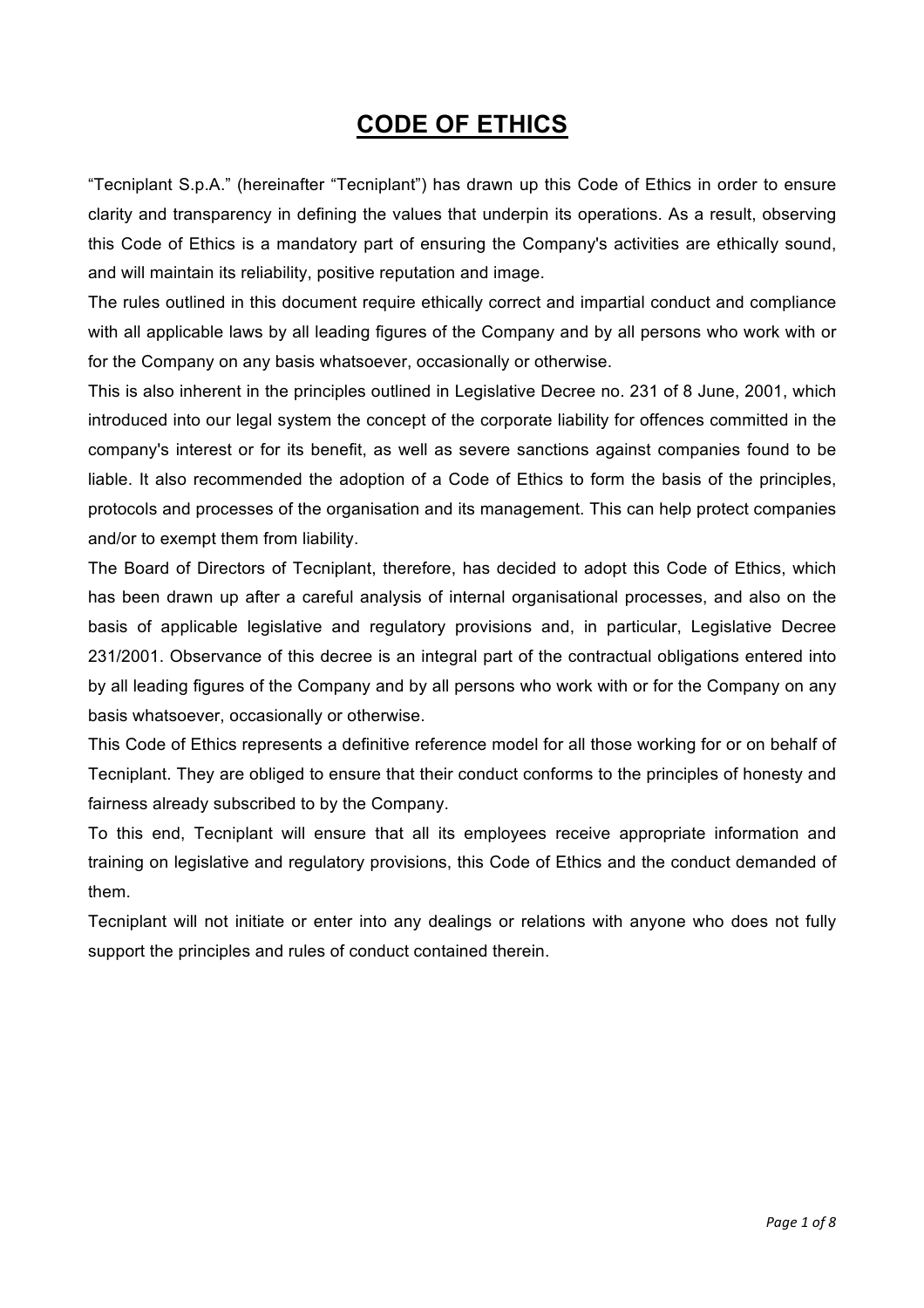## **1. MISSION AND ETHICAL VISION**

Tecniplant's objective is to create value for shareholders, to ensure satisfaction for customers and to enhance the professional development of its collaborators.

The Company's strategies and operational management are aimed at achieving all of these objectives.

Tecniplant aims to achieve its objectives by reconciling the interests involved in the best possible way, in compliance with all legal provisions and with the principles of honesty, impartiality, reliability, fairness, propriety, transparency and good faith.

Tecniplant also aims to maintain and develop a relationship of trust with its stakeholders - its shareholders first of all, but also its collaborators and employees, customers, suppliers and business partners.

Unethical conduct in business dealings compromises the relationship of trust between Tecniplant and its stakeholders.

## **2. GENERAL PRINCIPLES AND RULES OF CONDUCT**

In their professional activities, Tecniplant's employees and collaborators (on whatever basis) are obliged to comply with all rules applicable in the countries where the Company operates, and also to comply with this Code of Ethics and the internal rules and procedures adopted.

The employees and collaborators of Tecniplant are forbidden from engaging in, collaborating in or initiating conduct contrary to legal rules and standards and, in particular, conduct involving the offences outlined in Legislative Decree no.231 of 8 June 2001 and by Law no.146 of 16 March 2006.

There is no justification for unethical or dishonest conduct even when acting in the interest or for the benefit of Tecniplant.

#### **Impartiality**

Tecniplant rejects all discrimination based on age, gender, sexual orientation, state of health, race, nationality, political opinions or religious beliefs in its choice of customers, in its relations with shareholders, in the management of personnel, in the organisation of work, in its selection and management of suppliers and in its relations and dealings with the surrounding community and the institutions representing it.

Purchasing procedures implemented with suppliers must respect the principle of equality of opportunity for each supplier, while also seeking maximum competitive advantage for Tecniplant.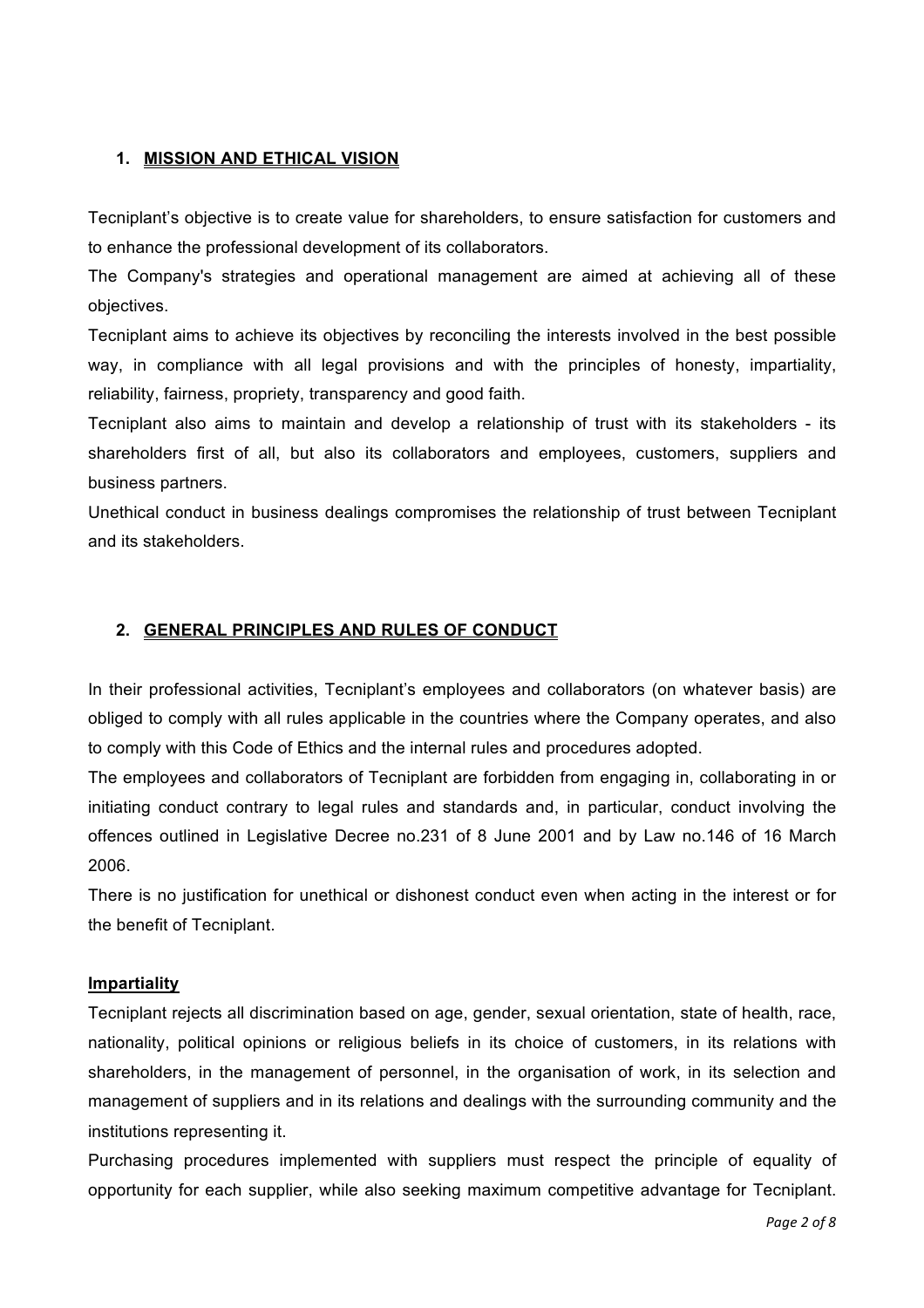Therefore the employees and collaborators of Tecniplant must not, for example, request or accept benefits or other advantages as a condition or result of doing business with the Company.

## **Liability**

The operations and activities of Tecniplant are always implemented with a view to provide full satisfaction and protection for its customers, and that its products and services are constantly optimised and improved through adherence to high quality standards.

Contracts and work assignments are implemented according to agreements made between the parties.

Tecniplant undertakes not to exploit the ignorance or incapacity of its contractual partners.

Tecniplant intends to protect the values of fair competition and refrain from collusive conduct.

#### **Fairness and propriety**

When any company-related activities or transactions are being carried out, situations must always be avoided where those involved are in a conflict of interest and/or where an employee or collaborator pursues an interest inconsistent with the company mission and the due balance of stakeholders' interests, and/or where those involved benefit personally from business opportunities in the enterprise, and equally situations where customer or supplier representatives or public institutions act inconsistently with the fiduciary duties that accompany their position.

For purposes of illustration only, conflicts of interest may be found in the following cases:

- overt or concealed economic interest of the Tecniplant employee or collaborator in the activities of suppliers, customers or competitors

- use of one's own position to seek or fulfil interests inconsistent with those of the enterprise

- use of information obtained during the course of one's working activities to benefit oneself or third parties, where this is inconsistent with the Company's interests

- performance of activities of any kind (professional services, intellectual services, etc.) for customers, suppliers, competitors and/or third parties, that conflict with the Company's interests.

#### **Transparency and confidentiality**

Employees and collaborators of Tecniplant are required to provide information that is complete, transparent, understandable and accurate so that stakeholders - when initiating relations or dealings with the Company - are in a position to make independent decisions and are fully aware of the interests involved, of the various alternatives and their possible consequences.

All operations or transactions must be properly recorded to ensure that the decision-making, authorisation and implementation processes can be verified.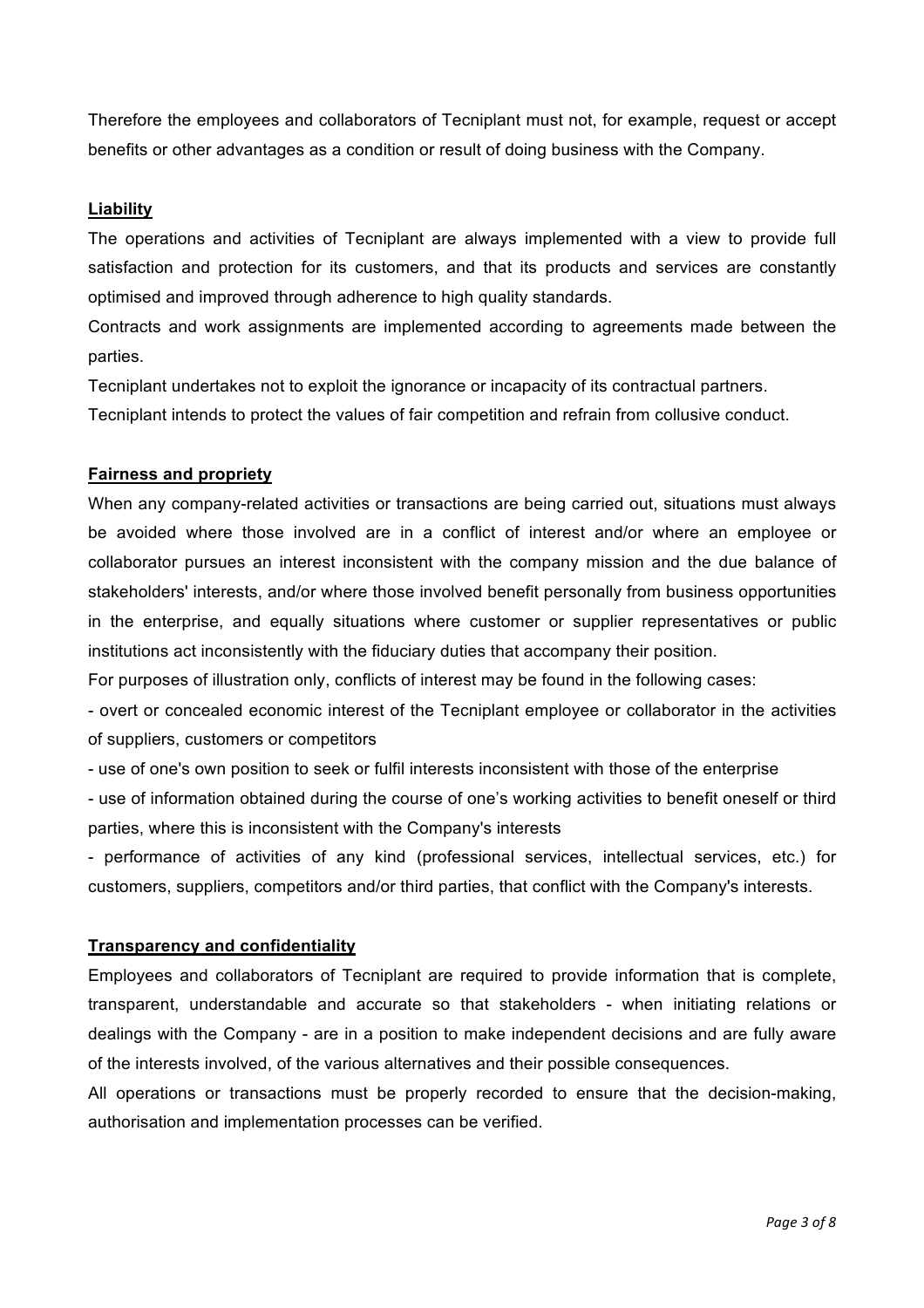There must be proper documentary support for each operation or transaction to facilitate checks or controls that can verify the characteristics of and reasons for the operation or transaction, and that can identify those who authorised, implemented, recorded and/or verified it.

Tecniplant's communications to its stakeholders shall comply fully with information rights. In no circumstances is it allowed to disclose false or misleading information or commentary.

All communications activities shall comply with applicable legislation, rules and professional practice, and must be implemented promptly and with clarity and transparency, ensuring (inter alia) that price sensitive information and industrial secrets are duly safeguarded.

Tecniplant ensures the confidentiality of information in its possession in accordance with the legislation. In order to so, specific policies and procedures are applied and constantly updated for the protection of such information.

Tecniplant employees and collaborators are forbidden from using confidential information for purposes unconnected with their activities.

## **Integrity of the person and workplace safety protection**

Tecniplant guarantees the physical and moral integrity of its employees and collaborators, ensuring that their working conditions are consistent with personal dignity and their workplaces are safe and healthy. It also requires its Partners and suppliers to ensure that the same working conditions are applied to their respective employees.

The evaluation of personnel for recruitment should be based on matching candidate profiles to company requirements, respecting equal opportunities for all persons involved (and in compliance with immigration rules and rules governing the employment or collaboration of foreign citizens).

The information required from candidates should be strictly linked to the need to verify aspects of the candidate's professional and psycho-attitudinal profile, while respecting their privacy and opinions.

While the employment relationship is being formalised, every Tecniplant employee and collaborator must be given accurate information on the following:

- the characteristics of the role and the relevant duties

- the contract and remuneration terms and conditions governed by the National Collective Labour Agreement (CCNL)

- the standards, rules and procedures to be adopted to avoid the potential health risks associated with the work activity in question.

Tecniplant does not practise any form of discrimination against its employees and collaborators.

In the context of personnel management and development processes, decisions should be based on considerations of merit (e.g. in assigning incentives based on results achieved). Access to jobs and assignments will be based on the skills and competences needed to fulfil those posts and assignments.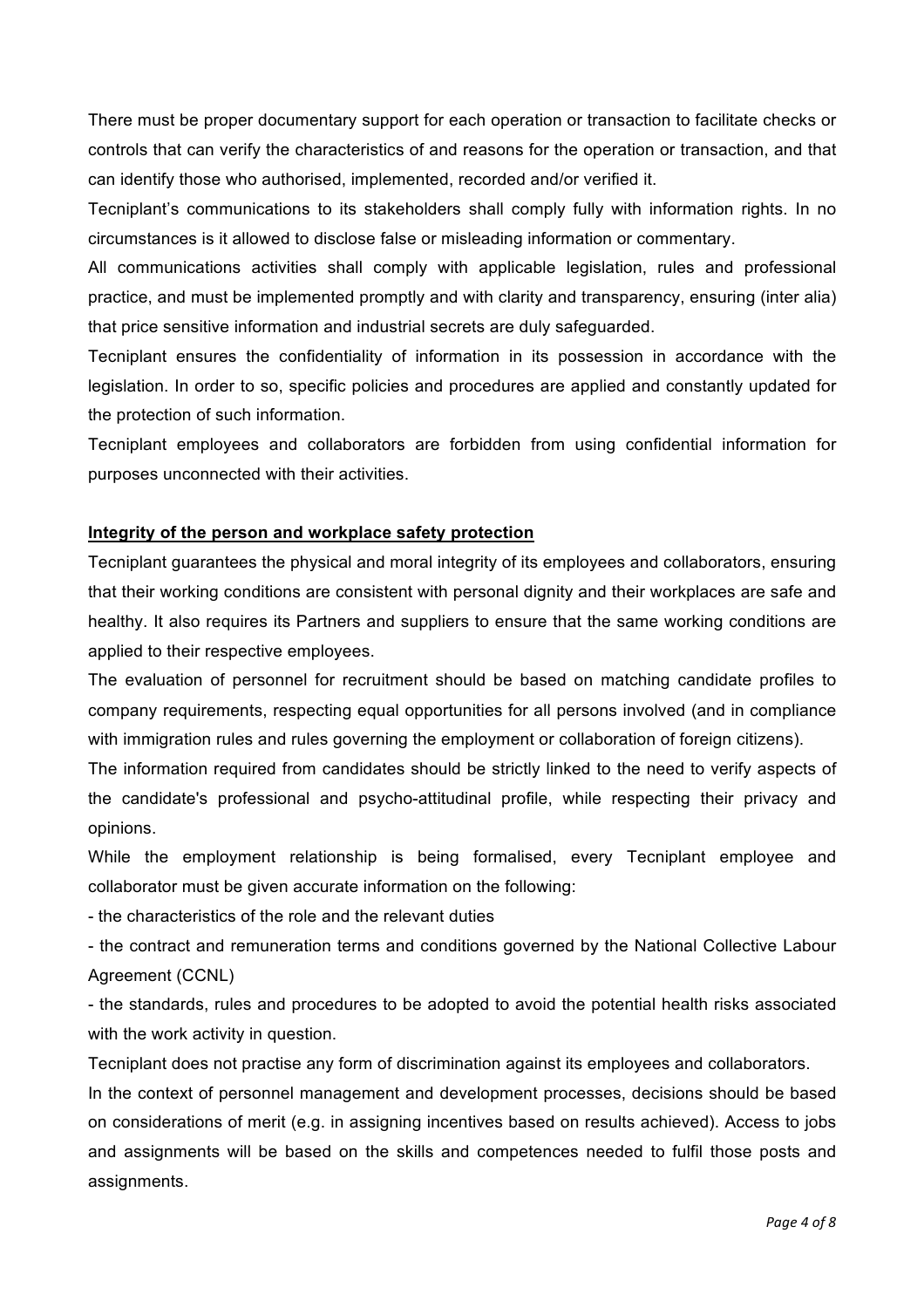Furthermore, flexible working hours are encouraged where they assist the management of maternity and childcare in general, insofar as general work efficiency can be maintained.

Tecniplant undertakes to promote and consolidate a culture of safety in the workplace, developing risk awareness and promoting responsible behaviour by all employees, collaborators and external firms used by the Company. It will also take action to preserve and protect the health and safety of workers and the interests of other stakeholders, primarily through preventive measures.

Again, in the context of promoting respect for the human person and for life, Tecniplant will not accept any behaviour on the part of its employees or collaborators which could either directly or indirectly assist terrorism or the exploitation of child labour, child pornography or prostitution. It therefore requires its employees and collaborators to avoid contact and commercial dealings with groups or individuals intent on terrorist offences or who are indicated by the competent national authorities as being suspected supporters or funders of national or international terrorist organisations. It also prohibits its employees and collaborators from using the computing facilities made available to them to distribute, disseminate, broadcast or simply store pornographic or child pornographic material, virtual or otherwise.

#### **Environmental protection**

Tecniplant recognises the direct or indirect impact which its activities can have on the conditions, economic and social development and general well-being of the community, and also of the importance of social license by the communities in which it operates. For this reason, Tecniplant intends to implement its investments while taking cognisance of environmental concerns and respecting the local or national community, supporting cultural and social activities, as appropriate, in order to enhance its reputation and social license.

The environment is a heritage of primary importance, which Tecniplant is committed to safeguarding. To this end, it seeks to achieve a proper equilibrium between economic initiatives and vital environmental concerns when planning its activities.Tecniplant is committed to improving the impact of its activities on the environment and surrounding landscape and to preventing risks to the population and the environment, not only in compliance with applicable legislative and regulatory provisions, but also taking into account the development of scientific research and of the associated best practices.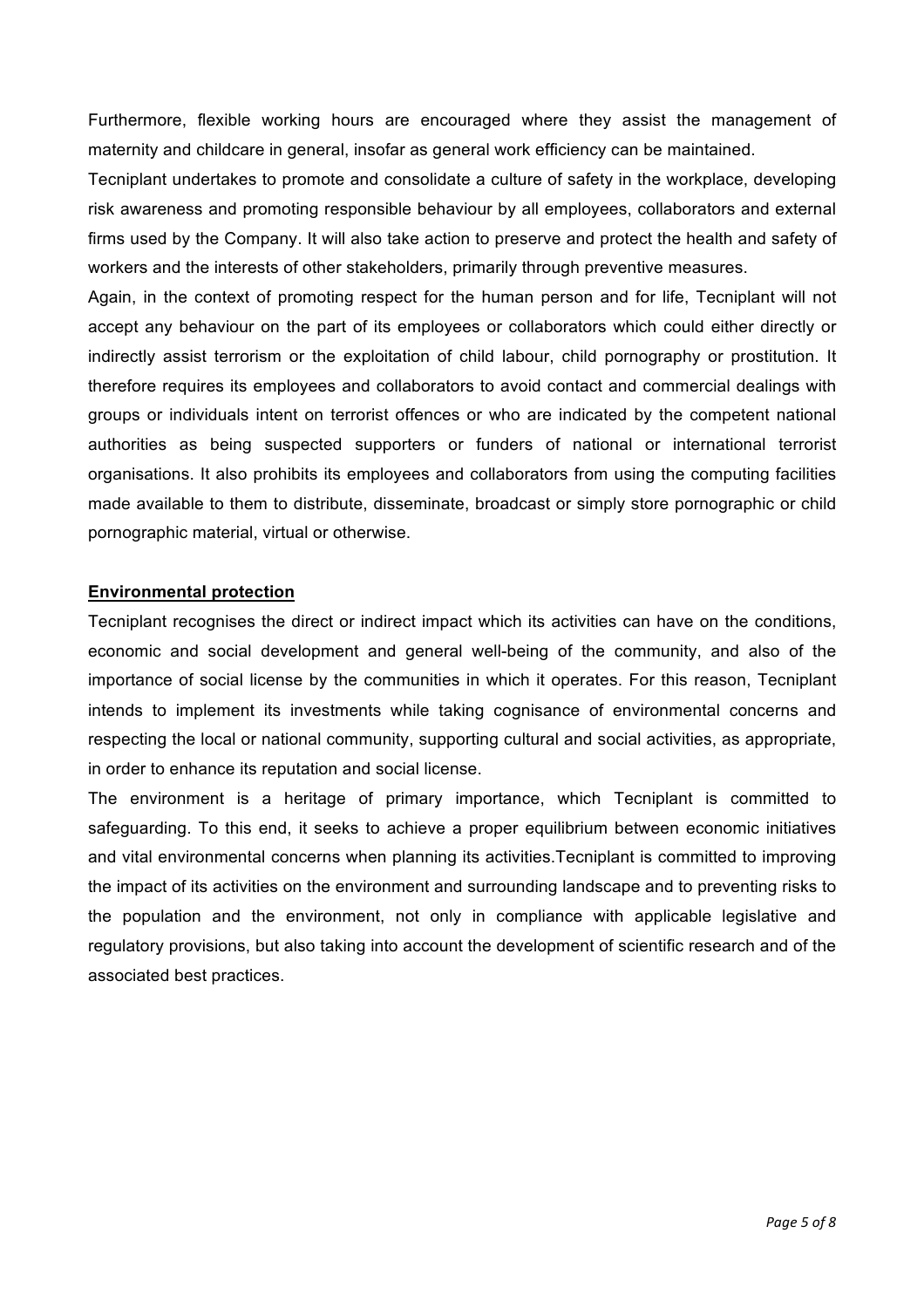## **Criteria for dealings with the Public Administration**

Only the responsible corporate bodies or specifically authorised external collaborators may assume obligations or commitments vis-a-vis the Public Administration and public authorities. This entails respect for and the strictest compliance with applicable legislative and regulatory provisions, to ensure that Tecniplant's integrity and reputation is in no way compromised.

The documents relating to contacts with the Public Administration should be collected and properly preserved.

Money or gifts may not be offered to public officials exercising a public function or public servants performing a public service, or to managers, officials and employees in general of the Public Administration or other public authorities, or to their relations (Italian or foreign), except for gifts or benefits of modest value.

Giving gifts is permitted in Italy, where it is customary to offer gifts to customers or other parties, if the gifts are appropriate, of modest value and comply with the law.

Acts of business courtesy, such as gifts, forms of hospitality or any other benefit (whether in the form of donations or otherwise), are permitted only if they are of modest value and do not compromise the integrity and reputation of the parties, and would not be reasonably interpreted by an objective observer as acts intended to improperly procure advantages and favours.

Such acts must in all circumstances be authorised and properly documented.

Tecniplant is committed to strict compliance with legislative and regulatory provisions applicable to relations and dealings with political parties, their representatives and candidates, and to the their financing.

#### **Trade practices**

Tecniplant guarantees the adoption of correct trade practices in every respect, and undertakes to comply with legislative and regulatory provisions applicable in marketing, advertising and anti-trust (avoiding unfair or deceptive practices), and to comply with international standards or rules and the rules of third countries which restrict or prohibit commercial dealings with certain countries or political parties.

Lawfully acquired commercial information regarding other companies will be used only after having ascertained that its receipt or use does not have ethical and legal implications and will not violate the obligation to maintain the confidentiality of any party.

Tecniplant is conscious of the crucial importance of protecting intellectual property, and therefore protects its own intellectual property (including its patents, industrial secrets and know-how) in order to ensure that the Company maintains a competitive advantage. At the same time it undertakes to respect the existing intellectual property rights of other parties.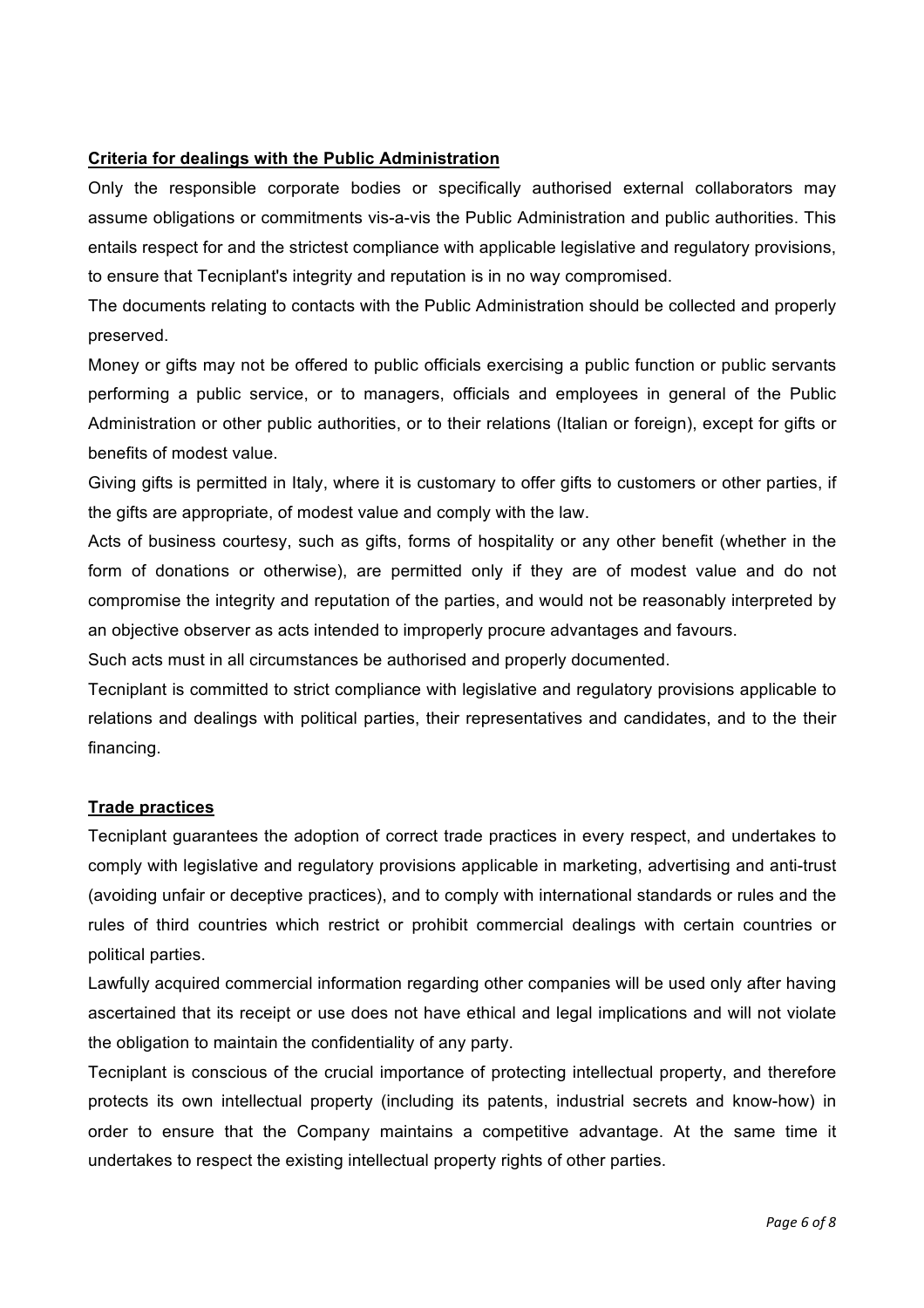## **3. THE DISCIPLINARY AND SANCTIONS SYSTEM**

This Code of Ethics is issued to all corporate officers (directors, employees, contractors, etc.) without exception, and all those who, directly or indirectly, permanently or temporarily, enter into relations or dealings with Tecniplant.

All of the Company's senior management is required to comply with this Code of Ethics. The employees and collaborators of Tecniplant are required:

- to know its provisions;

- to abstain from conduct contrary to the Code's provisions

- to report to their supervisors and ask them for clarification

- to collaborate with specially delegated bodies and to evaluate any infringements

- etc.

In all business dealings, business counterparts must be properly informed of the existence of the standards of conduct contained in this Code of Ethics. They must respect and comply with them, also as an intrinsic and essential part of the contractual obligations of employees pursuant to Article 2104 of the Italian Civil Code.

Infringements of the provisions of this Code of Ethics may also infringe the primary obligations of the employment relationship or constitute a disciplinary offense, in accordance with the procedures outlined in Article 7 of the Workers' Statute, and with any special regulations that may apply. This will involve all the attendant legal consequences, also relating to the continuance of the employment relationship. Such infringements may also incur a demand for compensation for any loss they cause.

The observance of this Code of Ethics will be considered to constitute an essential part of the contractual obligations undertaken by freelance workers and by those engaged generally in business dealings with Tecniplant.

Infringements of the provisions of this Code of Ethics may also infringe contractual obligations. This will incur all attendant legal consequences, including the termination of the contract or assignment with external collaborators. Such infringements may also incur a demand for compensation for any loss they cause.

Tecniplant undertakes to provide for and apply sanctions which are proportionate to the gravity of the violation of the Code of Ethics, and which conform to applicable provisions of employment legislation. It will do so coherently, impartially and uniformly. The application of sanctions will not depend upon the institution of legal proceedings in cases where the conduct in question constitutes a criminal offence, in line with the principles of prompt and immediate application of disciplinary sanctions.